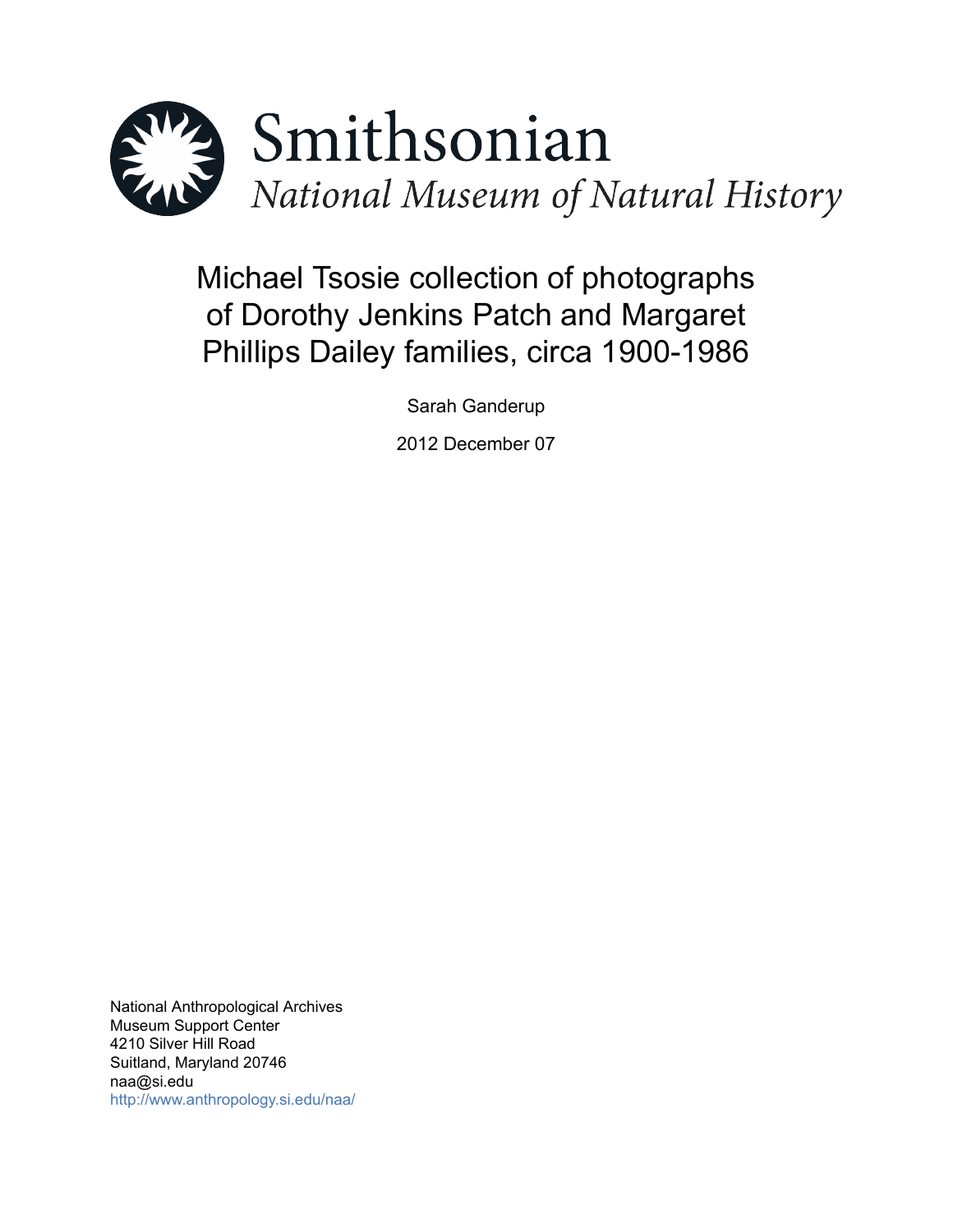## **Table of Contents**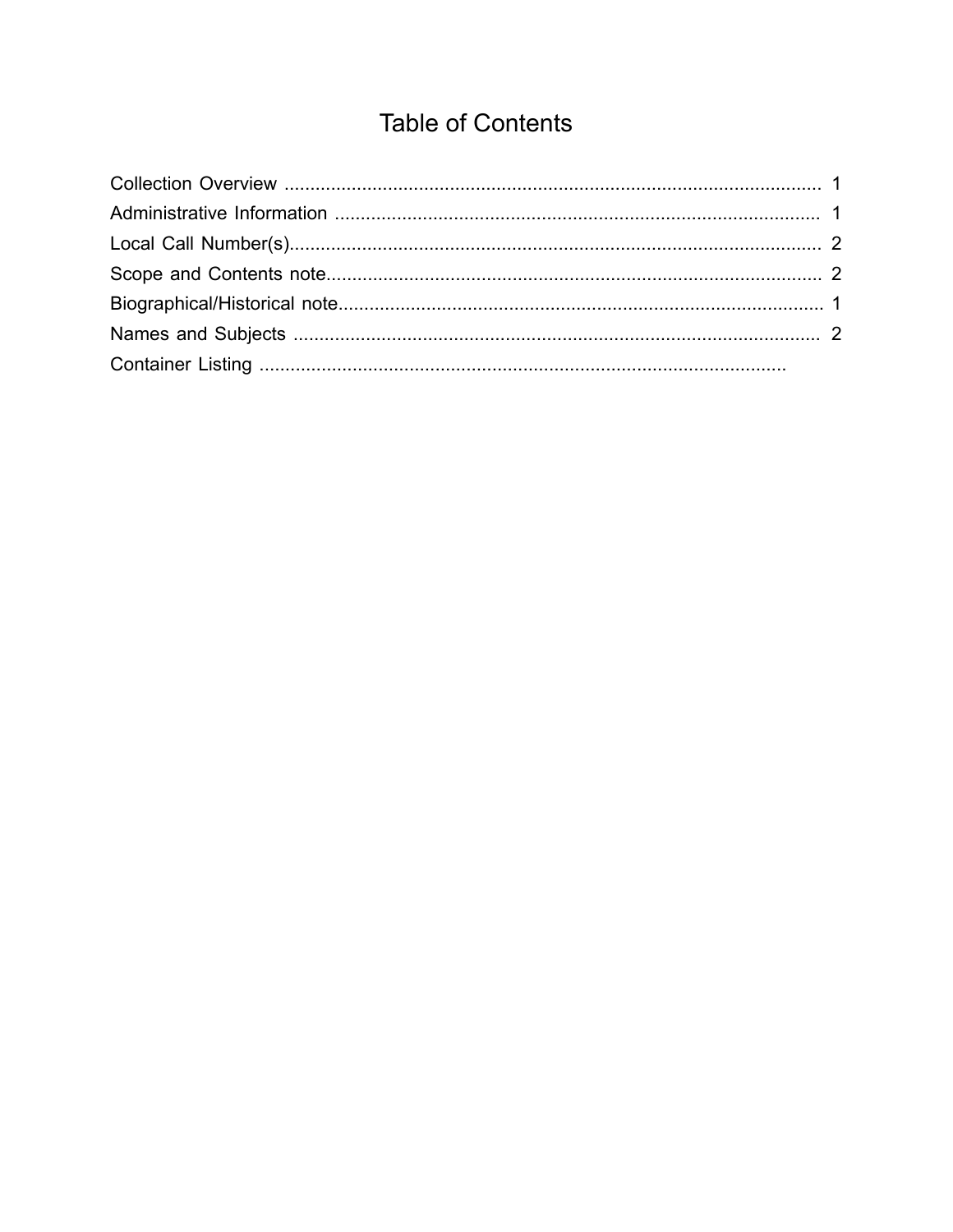## <span id="page-2-0"></span>**Collection Overview**

| <b>Repository:</b> | <b>National Anthropological Archives</b>                                                                          |
|--------------------|-------------------------------------------------------------------------------------------------------------------|
| Title:             | Michael Tsosie collection of photographs of Dorothy Jenkins Patch and<br><b>Margaret Phillips Dailey families</b> |
| Date:              | circa 1900-1986                                                                                                   |
| Identifier:        | NAA.PhotoLot.93-12                                                                                                |
| Creator:           | Tsosie, Michael (Collector)                                                                                       |
| Extent:            | 3 Color negatives (35 mm)<br>50 Copy negatives<br>52 Copy prints                                                  |
| Language:          | English.                                                                                                          |

## <span id="page-2-1"></span>**Administrative Information**

#### Provenance

Donated by Michael Tsosie, 1993.

#### Location of Other Archival Materials

Mohave artifacts donated by Tsosie held in the Department of Anthropology collections in accession 387114.

#### Other Finding Aids

Inventory and background information by donor available in repository.

#### Preferred Citation

Photo Lot 93-12, Michael Tsosie collection of photographs of Dorothy Jenkins Patch and Margaret Phillips Dailey families, National Anthropological Archives, Smithsonian Institution.

#### **Restrictions**

The collection is open for research.

Access to the collection requires an appointment.

#### Conditions Governing Use

Contact the repository for terms of use.

## <span id="page-2-2"></span>**Biographical Note**

Michael Tsosie is an enrolled member of the Colorado River Indian Tribes in Parker, Arizona. His Mohave mother and Navajo/Laguna father were one of the first intertribal marriages in their generation. Tsosie worked as a tribal planner for the Chemehuevi tribe and planned an urban health center in Phoenix, Arizona. He was a Community Scholar at the Smithsonian for three years and earned a PhD in Anthropology from the Unviersity of California, Berkeley. Tsosie was selected as an Native American Ambassador for Americans for